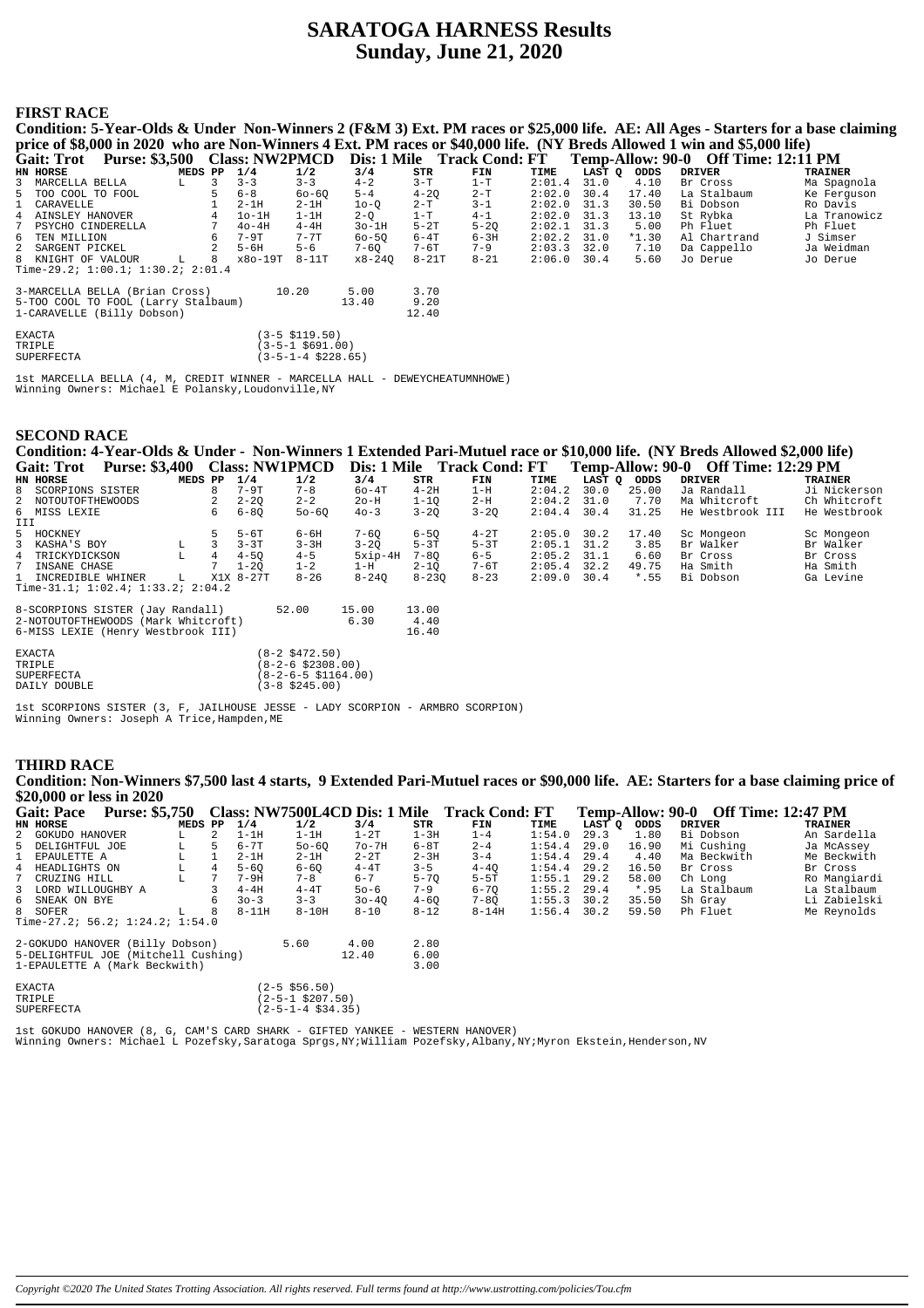#### **FOURTH RACE**

**Condition: Non-Winners \$5,000 (F&M \$6,000) last 4 starts, 8 Extended Pari-Mutuel races or \$75,000 (F&M \$90,000) life AE: Starters who raced for a base claiming price of \$15,000 or less in 2020**

| <b>Gait: Trot</b> | <b>Purse: \$4,800</b>                     |         |    |          |                   |          |          | Class: NW5000L4CD Dis: 1 Mile Track Cond: FT |        |        | Temp-Allow: 90-0 | <b>Off Time: 1:11 PM</b> |                |
|-------------------|-------------------------------------------|---------|----|----------|-------------------|----------|----------|----------------------------------------------|--------|--------|------------------|--------------------------|----------------|
| HN HORSE          |                                           | MEDS PP |    | 1/4      | 1/2               | 3/4      | STR      | FIN                                          | TIME   | LAST Q | ODDS             | <b>DRIVER</b>            | <b>TRAINER</b> |
|                   | 4 STONE IN LOVE                           |         | 4  | $4-4H$   | $40 - 40$         | $10 - 2$ | $1 - 5$  | $1 - 4T$                                     | 1:58.4 | 29.3   | 9.40             | Br Cross                 | Br Cross       |
| 5 WICKED NICK     |                                           | L       |    | $5 - 6$  | $5 - 60$          | $50-6H$  | $3 - 6$  | $2 - 4T$                                     | 1:59.4 | 29.2   | 16.60            | Br Crawford              | Mi Crawford    |
| 3 OUICK FEET      |                                           |         | 3  | $3 - 3$  | $3 - 3T$          | $4-5H$   | $5 - 80$ | $3-5H$                                       | 1:59.4 | 29.3   | 5.10             | Ja Randall               | Ma Spagnola    |
| 1 JETER'S WAY     |                                           |         |    | $1-1H$   | $1 - 2$           | $2 - 2$  | $2 - 5$  | $4 - 7$                                      | 2:00.1 | 30.3   | 9.40             | Ma Beckwith              | Ja Cantine     |
|                   | 2 MYSTICAL SOMOLLI                        | L       | 2  | $2-1H$   | $2 - 2$           | $3 - 4$  | $4 - 6T$ | $5 - 7H$                                     | 2:00.1 | 30.1   | $*3.55$          | Ph Fluet                 | Ph Fluet       |
|                   | 8 WEEKEND WIT BIGD                        |         | 8  | $7 - 90$ | $7 - 7T$          | $6 - 7T$ | $7 - 10$ | $6-9H$                                       | 2:00.3 | 29.4   | 59.75            | Sh Gray                  | Ja Greene      |
|                   | 6 REVRAC HARBOUR                          |         | 6  | $6 - 7T$ | $60 - 7$          | $7 - 90$ | 6-9T     | $7 - 11$                                     | 2:01.0 | 30.0   | 61.50            | An Ciuffetelli           | An Ciuffetelli |
|                   | 7 WARDAN DESTROYER A                      | L       | X7 | $8-DIS$  | $8-DIS$           | $8-DIS$  | $8-DIS$  | $8 - DIS$                                    | 0:00.0 | 00.0   | 10.90            | Bi Dobson                | Pa Zabielski   |
|                   | Time-29.4; $1:00.3$ ; $1:29.1$ ; $1:58.4$ |         |    |          |                   |          |          |                                              |        |        |                  |                          |                |
|                   | 4-STONE IN LOVE (Brian Cross)             |         |    |          | 3.50              | 4.00     | 3.50     |                                              |        |        |                  |                          |                |
|                   | 5-WICKED NICK (Brett Crawford)            |         |    |          |                   | 8.30     | 5.50     |                                              |        |        |                  |                          |                |
|                   | 3-OUICK FEET (Jay Randall)                |         |    |          |                   |          | 3.50     |                                              |        |        |                  |                          |                |
| <b>EXACTA</b>     |                                           |         |    |          | (4-5 \$37.60)     |          |          |                                              |        |        |                  |                          |                |
| TRIPLE            |                                           |         |    |          | (4-5-3 \$151.50)  |          |          |                                              |        |        |                  |                          |                |
| <b>SUPERFECTA</b> |                                           |         |    |          | (4-5-3-1 \$30.10) |          |          |                                              |        |        |                  |                          |                |

1st STONE IN LOVE (4, M, WISHING STONE - UPFRONT BYE BYE - CANTAB HALL) Winning Owners: Cannon Strike Stables, Northport, NY

#### **FIFTH RACE**

**Condition: Non-Winners \$3,000 (F&M \$3,600) last 4 starts AE: Starters who raced for a base claiming price of \$10,000 or less in 2020**

| <b>Gait: Trot</b>               | <b>Purse: \$3,500</b> |         |                |          |                                 | Class: NW3000L4CD Dis: 1 Mile Track Cond: FT |          |          |        |        |         | Temp-Allow: 90-0 Off Time: 1:30 PM |              |
|---------------------------------|-----------------------|---------|----------------|----------|---------------------------------|----------------------------------------------|----------|----------|--------|--------|---------|------------------------------------|--------------|
| HN HORSE                        |                       | MEDS PP |                | 1/4      | 1/2                             | 3/4                                          | STR      | FIN      | TIME   | LAST Q | ODDS    | <b>DRIVER</b>                      | TRAINER      |
| 2 I M FISHIN                    |                       | L       | $\overline{2}$ | $2-1H$   | $1-1H$                          | $1 - 2$                                      | $1-1T$   | $1-T$    | 1:58.1 | 30.0   | 2.35    | Da Cappello                        | An Sardella  |
| HALLIAMA                        |                       |         | 7              | $40-4H$  | $40 - 30$                       | $20 - 2$                                     | $2-1T$   | $2-T$    | 1:58.2 | 29.4   | $*1.10$ | Al Chartrand                       | Al Chartrand |
| 6 SASSY MASSY                   |                       |         | 6              | $7 - 7T$ | $6 - 6H$                        | $50 - 4$                                     | $3 - 4T$ | $3 - 5$  | 1:59.1 | 30.1   | 19.80   | Ma Whitcroft                       | Ch Whitcroft |
| ELEGANT SON                     |                       | L       |                | $3 - 3$  | $3 - 3$                         | $4-3T$                                       | $6 - 70$ | $4-5T$   | 1:59.2 | 30.2   | 8.00    | Br Cross                           | Br Cross     |
| 5 AWOL HANOVER                  |                       | L       | 5              | $1o-1H$  | $2-1H$                          | $3 - 2Q$                                     | $4 - 5$  | $5 - 6H$ | 1:59.2 | 30.4   | 5.20    | Ja Randall                         | Ji Nickerson |
| 8 ALL THAT DAZZLE               |                       | L       | 8              | $8 - 90$ | $8 - 80$                        | $7 - 7Q$                                     | $5 - 60$ | $6 - 7$  | 1:59.3 | 30.0   | 47.25   | Jo Cross                           | Jo Cross     |
| WINDSONG INGENIUS<br>4          |                       | L       |                | $6 - 60$ | $5 - 5$                         | $6-5T$                                       | $7 - 9$  | $7 - 90$ | 2:00.0 | 30.3   | 12.20   | Bi Dobson                          | Ga Levine    |
| 3 HALF MOON RISING              |                       |         |                | $5-4T$   | xip7-8                          | $8-DIS$                                      | $8-DIS$  | 8-DIS    | 0:00.0 | 00.0   | 27.50   | Sc Mongeon                         | Sc Mongeon   |
| Time-28.4; 58.4; 1:28.1; 1:58.1 |                       |         |                |          |                                 |                                              |          |          |        |        |         |                                    |              |
| 2-I M FISHIN (Daniel Cappello)  |                       |         |                |          | 6.70                            | 3.10                                         | 2.70     |          |        |        |         |                                    |              |
| 7-HALLIAMA (Alek Chartrand)     |                       |         |                |          |                                 | 2.80                                         | 2.50     |          |        |        |         |                                    |              |
| 6-SASSY MASSY (Mark Whitcroft)  |                       |         |                |          |                                 |                                              | 5.10     |          |        |        |         |                                    |              |
| <b>EXACTA</b>                   |                       |         |                |          | $(2 - 7 \ $28.00)$              |                                              |          |          |        |        |         |                                    |              |
| TRIPLE                          |                       |         |                |          | $(2 - 7 - 6 \ $158.00)$         |                                              |          |          |        |        |         |                                    |              |
| SUPERFECTA                      |                       |         |                |          | $(2 - 7 - 6 - 1 \ $41.05)$      |                                              |          |          |        |        |         |                                    |              |
| PICK 3                          |                       |         |                |          | $(2/4/2$ \$50.50)               |                                              |          |          |        |        |         |                                    |              |
| PICK 5                          |                       |         |                |          | $(3/8/2/4/2 \text{ } $2788.75)$ |                                              |          |          |        |        |         |                                    |              |
|                                 |                       |         |                |          |                                 |                                              |          |          |        |        |         |                                    |              |

1st I M FISHIN (6, M, ABC GARLAND - CR GONE FISHIN - ROYAL TROUBADOR) Winning Owners: Michael L Pozefsky, Saratoga Sprgs,NY;William Pozefsky,Albany,NY;Myron Ekstein,Henderson,NV

| <b>SIXTH RACE</b><br>Condition: Open Handicap Posts will be assigned by earnings in last 4 starts |         |   |          |                       |           |          |                                                                  |        |        |                  |                          |                |
|---------------------------------------------------------------------------------------------------|---------|---|----------|-----------------------|-----------|----------|------------------------------------------------------------------|--------|--------|------------------|--------------------------|----------------|
| <b>Gait: Trot</b>                                                                                 |         |   |          |                       |           |          | <b>Purse: \$8,500 Class: Open Hcp Dis: 1 Mile Track Cond: FT</b> |        |        | Temp-Allow: 90-0 | <b>Off Time: 1:49 PM</b> |                |
| HN HORSE                                                                                          | MEDS PP |   | 1/4      | $1/\overline{2}$      | 3/4       | STR      | FIN                                                              | TIME   | LAST Q | ODDS             | <b>DRIVER</b>            | <b>TRAINER</b> |
| 5 CASH ME OUT                                                                                     |         | 5 | $1o-1H$  | $1-1H$                | $1 - 2$   | $1 - 3$  | $1-3T$                                                           | 1:56.1 | 29.1   | 3.35             | Br Crawford              | Ky Spagnola    |
| 2 CARTIER VOLO                                                                                    | L       |   | $3 - 3$  | $3 - 3$               | $3 - 3H$  | $3 - 3H$ | $2 - 3T$                                                         | 1:57.0 | 29.2   | 37.25            | Br Cross                 | Ma Spagnola    |
| 3 MR COOL SEAEYRE N                                                                               | L.      | 3 | $2-1H$   | $2 - 1H$              | $2 - 2$   | $2 - 3$  | $3-4T$                                                           | 1:57.1 | 29.4   | 3.80             | La Stalbaum              | La Stalbaum    |
| 4 TT'S D-JAY                                                                                      | L       |   | $4 - 4T$ | $4 - 5$               | $4 - 5$   | $4-5H$   | $4 - 50$                                                         | 1:57.1 | 29.1   | 28.75            | Bi Dobson                | Ga Levine      |
| 7 GEMOLOGIST                                                                                      | L       |   | 7-9T     | $7-10H$               | 7-8H      | $6-5T$   | $5-5T$                                                           | 1:57.2 | 28.4   | 12.50            | Jo Derue                 | Jo Derue       |
| 1 NOTMEITSYOU                                                                                     |         |   | $5 - 6H$ | $5 - 7$               | $5-6T$    | $5-5T$   | $6 - 60$                                                         | 1:57.2 | 29.0   | 24.75            | Ph Fluet                 | Ph Fluet       |
| 6 TRIXIE DUST                                                                                     | L       | 6 | $6 - 80$ | 6-8T                  | $60 - 7$  | $7 - 7H$ | $7 - 7$                                                          | 1:57.3 | 29.1   | 14.10            | Al Chartrand             | Al Chartrand   |
| 8 CERTIFY                                                                                         |         |   | $8x-120$ | $8 - 14H$             | $8 - 100$ | $8-8H$   | $8 - 70$                                                         | 1:57.3 | 28.3   | $*$ .80          | Ma Beckwith              | Am Kelley      |
| Time-28.3; 58.0; 1:27.0; 1:56.1                                                                   |         |   |          |                       |           |          |                                                                  |        |        |                  |                          |                |
| 5-CASH ME OUT (Brett Crawford)                                                                    |         |   |          | 8.70                  | 4.40      | 3.80     |                                                                  |        |        |                  |                          |                |
| 2-CARTIER VOLO (Brian Cross)                                                                      |         |   |          |                       | 24.40     | 7.50     |                                                                  |        |        |                  |                          |                |
| 3-MR COOL SEAEYRE N (Larry Stalbaum)                                                              |         |   |          |                       |           | 3.20     |                                                                  |        |        |                  |                          |                |
| <b>EXACTA</b>                                                                                     |         |   |          | $(5-2 \; $109.50)$    |           |          |                                                                  |        |        |                  |                          |                |
| TRIPLE                                                                                            |         |   |          | $(5-2-3 \; $453.50)$  |           |          |                                                                  |        |        |                  |                          |                |
| SUPERFECTA                                                                                        |         |   |          | $(5-2-3-4 \ $124.55)$ |           |          |                                                                  |        |        |                  |                          |                |

1st CASH ME OUT (9, G, CASH HALL - CHINA VICTORY - VALLEY VICTORY) Winning Owners: Michael L Traylor,Ballston Spa,NY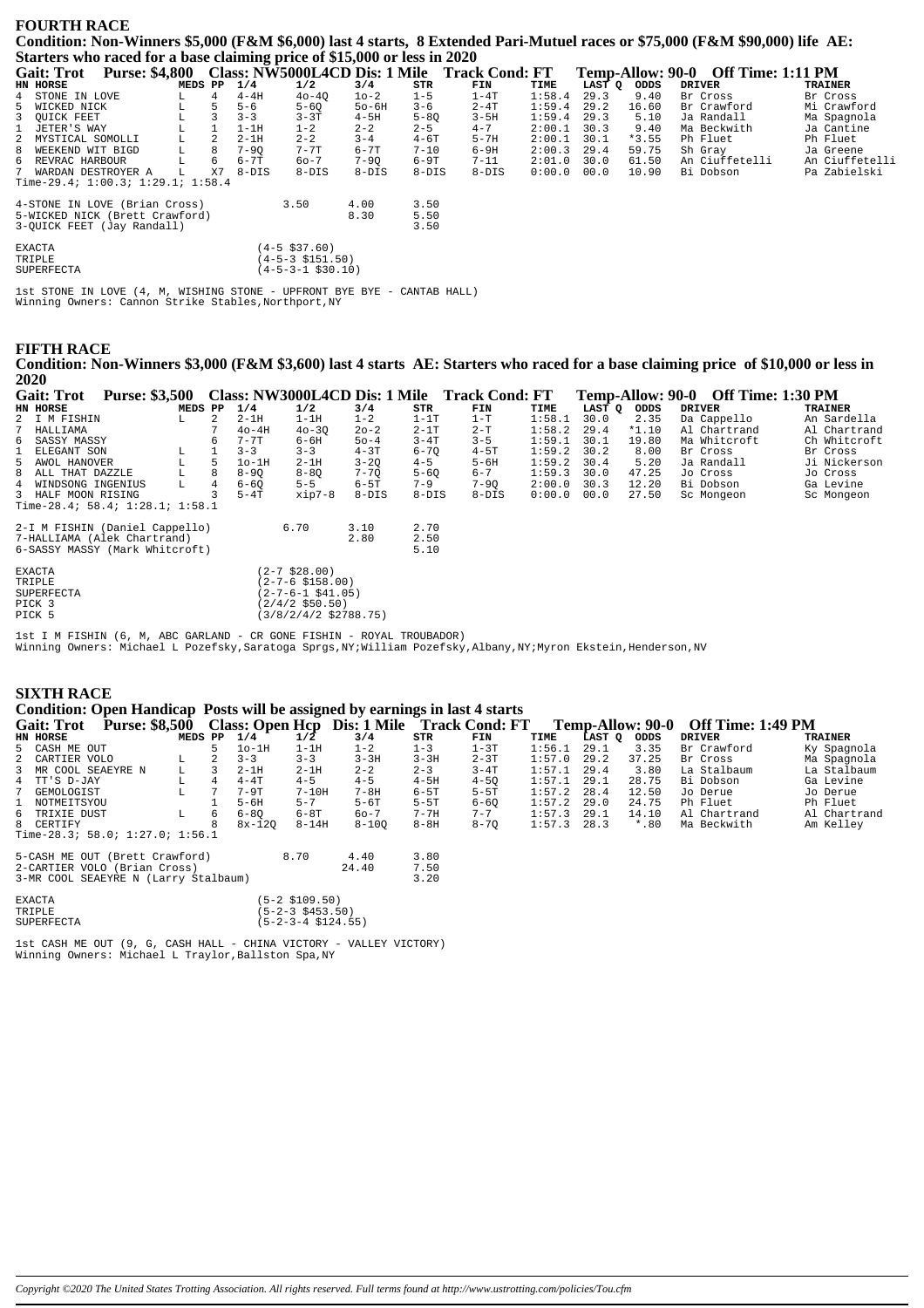| <b>SEVENTH RACE</b>                                                          |                                                 |  |  |        |  |
|------------------------------------------------------------------------------|-------------------------------------------------|--|--|--------|--|
| Condition: Open Handicap Posts will be assigned by earnings in last 4 starts |                                                 |  |  |        |  |
| $\sim$ $\sim$ $\sim$                                                         | $\triangle$ $\triangle$ $\triangle$ $\triangle$ |  |  | $\sim$ |  |

| <b>Gait: Pace</b>    | <b>Purse: \$8,500</b>                |         |   | <b>Class: OpenHcp</b> |                           | Dis: 1 Mile Track Cond: FT |          |          |        |        | Temp-Allow: 90-0 | Off Time: 2:08 PM |                |
|----------------------|--------------------------------------|---------|---|-----------------------|---------------------------|----------------------------|----------|----------|--------|--------|------------------|-------------------|----------------|
| HN HORSE             |                                      | MEDS PP |   | 1/4                   | $1/\overline{2}$          | 3/4                        | STR      | FIN      | TIME   | LAST Q | ODDS             | <b>DRIVER</b>     | <b>TRAINER</b> |
| 3 BETTERLATETHNNEVER |                                      | L.      | 3 | $4-4H$                | $4o-2H$                   | $30-1T$                    | $2 - 10$ | $1-T$    | 1:52.4 | 28.1   | 8.70             | Ja Randall        | Ji Nickerson   |
| 5 HUDSON PHIL        |                                      | L       | 5 | $30 - 3$              | $2o-H$                    | $10-0$                     | $1 - 10$ | $2 - T$  | 1:53.0 | 28.4   | 3.15             | Sh Gray           | Ja Greene      |
| 1 CENTURY ENDEAVOR   |                                      |         |   | $2-1H$                | $3-1T$                    | $4 - 2$                    | $4 - 3$  | $3 - 20$ | 1:53.1 | 28.3   | $*1.50$          | Ge Mattison       | Ja Mattison    |
| 4 WARRAWEE NONSUCH   |                                      | L       | 4 | $5 - 6$               | $5-4H$                    | $5-3T$                     | $6-5H$   | $4 - 40$ | 1:53.3 | 28.3   | 44.75            | St Rybka          | Ja McAssey     |
| 2 CROCKETS CULLEN N  |                                      | L.      | 2 | $1o-1H$               | 1-H                       | $2 - Q$                    | $3 - 2$  | $5-4T$   | 1:53.4 | 29.3   | 2.10             | La Stalbaum       | La Stalbaum    |
| 6 NO ORDINARY MAN    |                                      | L.      | 6 | 6-7T                  | $6 - 7H$                  | $7 - 6$                    | $5-4H$   | $6 - 50$ | 1:53.4 | 28.2   | 15.90            | Ph Fluet          | Me Reynolds    |
| 7 FRANCO TRISTAN N   |                                      |         |   | $7 - 90$              | $7 - 9$                   | $60 - 5H$                  | $7 - 7H$ | $7 - 7H$ | 1:54.1 | 29.0   | 10.50            | Ma Beckwith       | Am Kelley      |
|                      | Time-26.4; 57.0; 1:24.1; 1:52.4      |         |   |                       |                           |                            |          |          |        |        |                  |                   |                |
|                      | 3-BETTERLATETHNNEVER (Jay Randall)   |         |   | 19.40                 |                           | 8.80                       | 4.00     |          |        |        |                  |                   |                |
|                      | 5-HUDSON PHIL (Shawn Gray)           |         |   |                       |                           | 5.40                       | 2.90     |          |        |        |                  |                   |                |
|                      | 1-CENTURY ENDEAVOR (Gerald Mattison) |         |   |                       |                           |                            | 2.30     |          |        |        |                  |                   |                |
|                      |                                      |         |   |                       |                           |                            |          |          |        |        |                  |                   |                |
| <b>EXACTA</b>        |                                      |         |   |                       | $(3-5 \; \text{S}113.00)$ |                            |          |          |        |        |                  |                   |                |
| TRIPLE               |                                      |         |   |                       | (3-5-1 \$304.50)          |                            |          |          |        |        |                  |                   |                |
| SUPERFECTA           |                                      |         |   |                       | $(3-5-1-4$ \$78.60)       |                            |          |          |        |        |                  |                   |                |

1st BETTERLATETHNNEVER (11, G, WESTERN TERROR - LADY GRACEFUL - CAMLUCK) Winning Owners: Nickerson Racing LLC,Malta,NY;David M Glazer,Westmount,QC, CA

### **EIGHTH RACE**

**Condition: Winners of 2 but mot more than 5 (F&M 6) Extended Pari-Mutuel races or \$50,000 (F&M \$60,000) life (NY Breds Allowed 1 win and \$10,000 life)**

| <b>Gait: Trot</b>                 | <b>Purse: \$4,550</b> |         |     |           |                             |            |          | Class: WO2-5PMCD Dis: 1 Mile Track Cond: FT |        |        |         | Temp-Allow: 90-0 Off Time: 2:31 PM |                |
|-----------------------------------|-----------------------|---------|-----|-----------|-----------------------------|------------|----------|---------------------------------------------|--------|--------|---------|------------------------------------|----------------|
| HN HORSE                          |                       | MEDS PP |     | 1/4       | 1/2                         | 3/4        | STR      | FIN                                         | TIME   | LAST O | ODDS    | <b>DRIVER</b>                      | <b>TRAINER</b> |
| 1 STEALING                        |                       | L       |     | $1-1H$    | $1-1H$                      | $3 - 2$    | $3-1H$   | $1-HD$                                      | 1:59.0 | 29.1   | 3.00    | Jo Derue                           | Jo Derue       |
| ESA<br>6                          |                       | г       | 6   | $5 - 60$  | $300-1H$                    | $1 - 2$    | $1 - 10$ | $2-HD$                                      | 1:59.0 | 29.3   | $*$ .90 | Sh Gray                            | Ja Greene      |
| POWERSCOURT                       |                       |         |     | $7 - 90$  | 60-4                        | $400 - 3$  | $2 - 10$ | $3 - HD$                                    | 1:59.0 | 29.0   | 5.90    | Mi Mc Givern                       | Ch Mc Givern   |
| GUILTY DESIRE<br>8                |                       | г       | 8   | $8 - 11$  | $80 - 5T$                   | $600 - 4T$ | $7 - 40$ | $4 - 1Q$                                    | 1:59.1 | 28.4   | 58.00   | Bi Dobson                          | Mo Krist       |
| THANKS FOR LEAVING<br>3.          |                       |         |     | $3 - 3$   | $40-2H$                     | 20-2       | $4 - 20$ | $5 - 2$                                     | 1:59.2 | 29.3   | 5.00    | La Stalbaum                        | La Stalbaum    |
| 5 MARTZ STICK                     |                       | L       | 5   | $4-4H$    | $5-3H$                      | $70 - 5$   | $5-3H$   | $6 - 20$                                    | 1:59.2 | 29.0   | 47.50   | Mi Cushing                         | Ga Levine      |
| 4 ZACK TO THE MAX                 |                       | L       | 4   | $2o-1H$   | $2-1H$                      | $5 - 4$    | $6-3T$   | $7 - 4$                                     | 1:59.4 | 29.3   | 30.25   | Ph Fluet                           | Me Reynolds    |
| 2 GRANDPA ERV                     |                       |         |     | $6 - 7T$  | $7 - 50$                    | $8 - 8$    | $8 - 70$ | $8 - 80$                                    | 2:00.3 | 29.3   | 87.00   | Ch Long                            | Ka Finn        |
| 9 RECKLESS IMAGE                  |                       |         | í 9 | $xip9-21$ | $9-DIS$                     | $9-DIS$    | $9-DIS$  | $9-DIS$                                     | 0:00.0 | 00.0   | 16.70   | Ja Randall                         | Da Dewhurst    |
| Time-29.1; 59.3; 1:29.2; 1:59.0   |                       |         |     |           |                             |            |          |                                             |        |        |         |                                    |                |
|                                   |                       |         |     |           |                             |            |          |                                             |        |        |         |                                    |                |
| 1-STEALING (Jordan Derue)         |                       |         |     |           | 8.00                        | 3.40       | 2.50     |                                             |        |        |         |                                    |                |
| 6-ESA (Shawn Gray)                |                       |         |     |           |                             | 3.00       | 2.30     |                                             |        |        |         |                                    |                |
| 7-POWERSCOURT (Michael Mc Givern) |                       |         |     |           |                             |            | 3.00     |                                             |        |        |         |                                    |                |
| <b>EXACTA</b>                     |                       |         |     |           | $(1-6 \; $23.40)$           |            |          |                                             |        |        |         |                                    |                |
| TRIPLE                            |                       |         |     |           | $(1 - 6 - 7 \ $66.50)$      |            |          |                                             |        |        |         |                                    |                |
| SUPERFECTA                        |                       |         |     |           | $(1-6-7-8 \text{ } $51.20)$ |            |          |                                             |        |        |         |                                    |                |
| PICK 3                            |                       |         |     |           | (5/3/1 \$71.38)             |            |          |                                             |        |        |         |                                    |                |
|                                   |                       |         |     |           |                             |            |          |                                             |        |        |         |                                    |                |

| SUPERFECTA |  |
|------------|--|
|            |  |

1st STEALING (4, G, YANKEE GLIDE - RS GIGGLES - REVENUE S) Winning Owners: Anthony J Ciuffetelli,Saratoga Springs,NY

#### **NINTH RACE**

**Condition: Non-Winners \$5,000 (F&M \$6,000) last 4 starts, 8 Extended Pari-Mutuel races or \$75,000 (F&M \$90,000) life AE: Starters who raced for a base claiming price of \$15,000 or less in 2020**

| <b>Gait: Trot</b>               | <b>Purse: \$4,800</b>           |         |    |           |                      |          |           | Class: NW5000L4CD Dis: 1 Mile Track Cond: FT |        |        | Temp-Allow: 90-0 | <b>Off Time: 2:51 PM</b> |              |
|---------------------------------|---------------------------------|---------|----|-----------|----------------------|----------|-----------|----------------------------------------------|--------|--------|------------------|--------------------------|--------------|
| HN HORSE                        |                                 | MEDS PP |    | 1/4       | 1/2                  | 3/4      | STR       | FIN                                          | TIME   | LAST Q | ODDS             | <b>DRIVER</b>            | TRAINER      |
| 7 POUND STERLING                |                                 |         | 7  | $10-1T$   | $1 - 2$              | $1-Q$    | $1 - 10$  | $1-T$                                        | 1:57.3 | 30.2   | 7.90             | Bi Dobson                | Ky Spagnola  |
| 2 BARN STAR                     |                                 |         |    | $2-1T$    | $2 - 2$              | $3 - 20$ | $3 - 10$  | $2-T$                                        | 1:57.4 | 30.1   | 9.60             | Ph Fluet                 | Ph Fluet     |
| 8 SHAKE A LEG                   |                                 | L       | 8  | $30 - 30$ | $3 - 3H$             | $20 - 0$ | $2 - 10$  | $3-T$                                        | 1:57.4 | 30.3   | 19.80            | Ja Randall               | Ji Nickerson |
| 4 SCHWARBER                     |                                 | L       | 4  | $6 - 9$   | $6-8H$               | $50 - 5$ | $4-3T$    | $4-1T$                                       | 1:58.0 | 29.4   | 31.25            | Br Cross                 | Ma Spagnola  |
| 3 INXS                          |                                 | L       | 3  | $5 - 70$  | $5 - 7$              | $6-5T$   | $6 - 60$  | $5-3T$                                       | 1:58.2 | 30.0   | 16.20            | Da Cappello              | Ra Beaulieu  |
| 5 THE LINDY TREATY              |                                 | L       | 5. | $4 - 50$  | $4 - 50$             | $4 - 4$  | $5-4T$    | $6 - 50$                                     | 1:58.3 | 30.3   | 18.60            | Sh Gray                  | Jo Wishard   |
| 1 J S PEYTON                    |                                 | L       | 1X | $8 - 16H$ | $8 - 130$            | $7-15T$  | $7 - 140$ | $7-16T$                                      | 2:01.0 | 30.3   | $*$ .55          | Jo Derue                 | Jo Derue     |
| 6 SHOEMAKER HANOVER             |                                 | L       | 6  | $7-10H$   | $7-11H$              | $8-23T$  | $8-DIS$   | $8-DIS$                                      | 2:05.2 | 33.2   | 4.00             | Mi Cushing               | Li Zabielski |
|                                 | Time-28.1; 57.4; 1:27.1; 1:57.3 |         |    |           |                      |          |           |                                              |        |        |                  |                          |              |
| 7-POUND STERLING (Billy Dobson) |                                 |         |    |           | 17.80                | 7.70     | 5.40      |                                              |        |        |                  |                          |              |
|                                 | 2-BARN STAR (Phillip Fluet)     |         |    |           |                      | 8.80     | 4.60      |                                              |        |        |                  |                          |              |
|                                 | 8-SHAKE A LEG (Jay Randall)     |         |    |           |                      |          | 8.70      |                                              |        |        |                  |                          |              |
| <b>EXACTA</b>                   |                                 |         |    |           | $(7-2$ \$89.00)      |          |           |                                              |        |        |                  |                          |              |
| TRIPLE                          |                                 |         |    |           | (7-2-8 \$810.00)     |          |           |                                              |        |        |                  |                          |              |
| <b>SUPERFECTA</b>               |                                 |         |    |           | $(7-2-8-4$ \$378.15) |          |           |                                              |        |        |                  |                          |              |

1st POUND STERLING (7, G, MUSCLE HILL - PRISCILLA SEELSTER - ANGUS HALL) Winning Owners: RBH Ventures Inc, New York, NY; Spagnola Racing LLC, Schuylerville, NY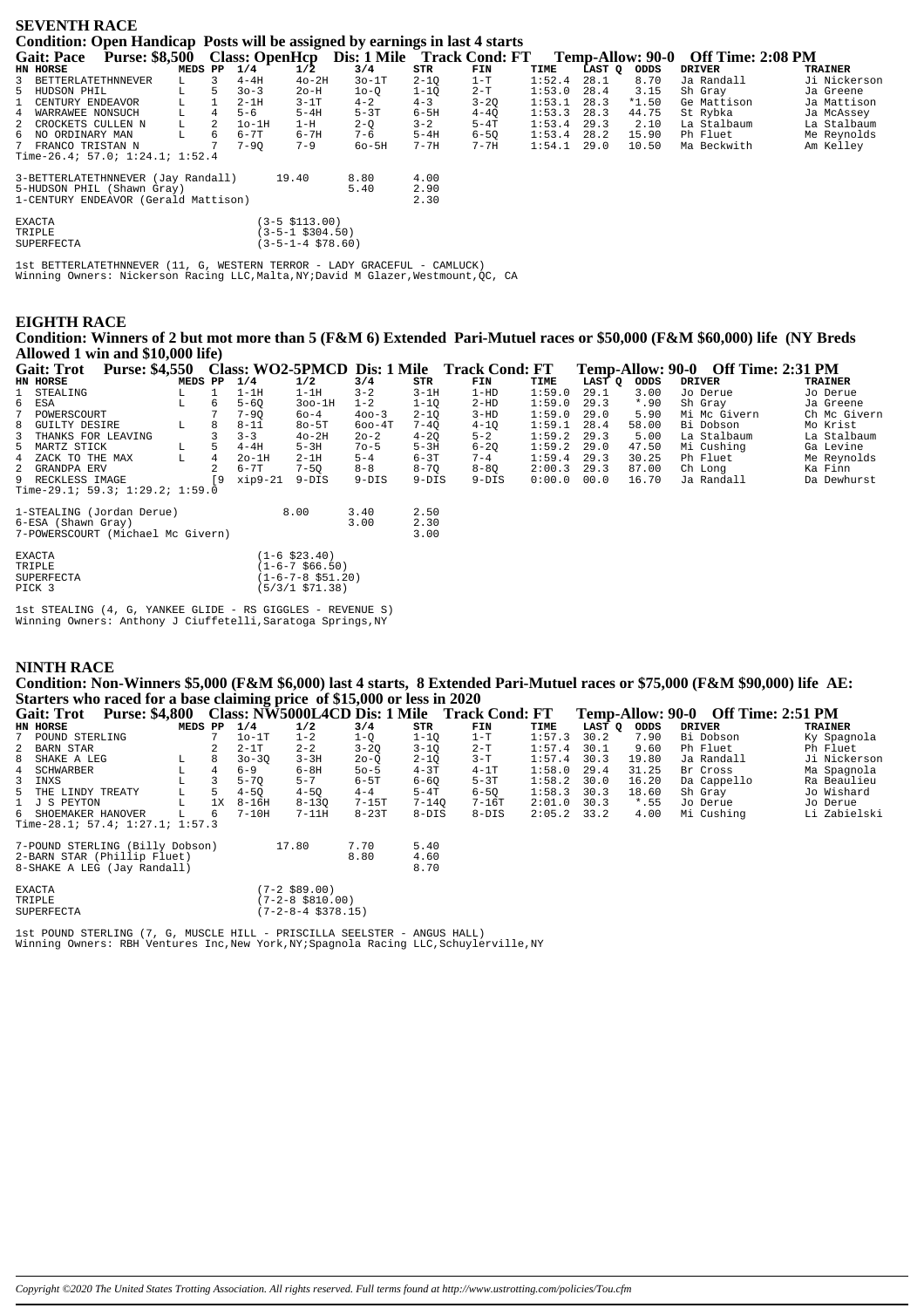#### **TENTH RACE**

Condition: Non-Winners \$7,500 (F&M \$9,000) last 4 starts, 9 Extended Pari-Mutuel races or \$90,000 (F&M \$100,000) life AE: Starters who raced for a base claiming price of \$20,000 or less in 2020

|              |                      |                                     |         |                 |           |                            |          |          | Gait: Trot Purse: \$6,150 Class: NW7500L4CD Dis: 1 Mile Track Cond: FT |        |        |         | Temp-Allow: 90-0 Off Time: 3:10 PM |                |
|--------------|----------------------|-------------------------------------|---------|-----------------|-----------|----------------------------|----------|----------|------------------------------------------------------------------------|--------|--------|---------|------------------------------------|----------------|
|              | HN HORSE             |                                     | MEDS PP |                 | 1/4       | 1/2                        | 3/4      | STR      | FIN                                                                    | TIME   | LAST O | ODDS    | <b>DRIVER</b>                      | <b>TRAINER</b> |
|              | 2 RONNIE GOLDSTEIN   |                                     |         | $\mathfrak{D}$  | $3 - 3$   | $3 - 3$                    | $1o-H$   | $1 - 5$  | $1 - 6$                                                                | 1:57.3 | 28.3   | $*$ .85 | Br Crawford                        | Mi Crawford    |
|              | 5 IM TP'S CRAZED BRO |                                     | L       | 5.              | $2-1H$    | $2-1H$                     | $4 - 2$  | $4 - 6$  | $2 - 6$                                                                | 1:58.4 | 29.2   | 3.85    | Br Cross                           | Sc Mongeon     |
|              | 9 PIERCEWAVE HANOVER |                                     | L       | ſ9              | $6 - 7T$  | $6 - 7H$                   | $50-3H$  | $5 - 7H$ | $3 - 6H$                                                               | 1:58.4 | 29.1   | 4.70    | Jo Derue                           | Jo Derue       |
|              | 7 NAVARONE HANOVER   |                                     | L       | $7\overline{ }$ | $7 - 90$  | $7 - 9$                    | $70 - 5$ | 6-7T     | $4 - 7$                                                                | 1:59.0 | 29.0   | 30.75   | Ch Long                            | Er Adsit       |
|              | 6 ALL NIGHT CREDIT   |                                     | L       | 6               | $1o-1H$   | $1-1H$                     | 2-H      | $2 - 5$  | $5 - 70$                                                               | 1:59.0 | 30.0   | 6.90    | Sh Gray                            | Al Gray        |
| $\mathbf{1}$ | RIVEROFROYALTY       |                                     | L.      |                 | $5 - 60$  | $5 - 6$                    | $30-1T$  | $3 - 50$ | 6-7H                                                                   | 1:59.0 | 29.3   | 9.40    | Bi Dobson                          | Ma Spagnola    |
|              | 3 ETERNAL PRINCE     |                                     | L       |                 | $4-4T$    | $4-4H$                     | $6-3T$   | $7 - 80$ | $7-9T$                                                                 | 1:59.3 | 29.4   | 33.00   | Ph Fluet                           | Ph Fluet       |
|              | 8 LITTLE BIG RIGS    |                                     | L       | 8               | $9 - 12H$ | $9 - 13$                   | $90-8H$  | $9 - 10$ | 8-10                                                                   | 1:59.3 | 29.0   | 104.75  | Da Cappello                        | Ch Poole Jr    |
|              | 4 TROPICAL STORM BI  |                                     | L       | 4               | $8 - 11$  | $8 - 11H$                  | $8 - 70$ | $8-9H$   | $9 - 11$                                                               | 1:59.4 | 29.2   | 47.75   | An Ciuffetelli                     | An Ciuffetelli |
|              |                      | Time-28.2; 59.3; 1:29.0; 1:57.3     |         |                 |           |                            |          |          |                                                                        |        |        |         |                                    |                |
|              |                      | 2-RONNIE GOLDSTEIN (Brett Crawford) |         |                 |           | 3.70                       | 3.20     | 2.20     |                                                                        |        |        |         |                                    |                |
|              |                      | 5-IM TP'S CRAZED BRO (Brian Cross)  |         |                 |           |                            | 4.00     | 2.80     |                                                                        |        |        |         |                                    |                |
|              |                      | 9-PIERCEWAVE HANOVER (Jordan Derue) |         |                 |           |                            |          | 2.80     |                                                                        |        |        |         |                                    |                |
|              | <b>EXACTA</b>        |                                     |         |                 |           | $(2 - 5 \, \text{S}15.80)$ |          |          |                                                                        |        |        |         |                                    |                |
|              | TRIPLE               |                                     |         |                 |           | (2-5-9 \$65.50)            |          |          |                                                                        |        |        |         |                                    |                |
|              | <b>SUPERFECTA</b>    |                                     |         |                 |           | (2-5-9-7 \$22.53)          |          |          |                                                                        |        |        |         |                                    |                |

1st RONNIE GOLDSTEIN (5, G, MUSCLE MASS - BARBARA GOLDSTEIN - CONWAY HALL) Winning Owners: Steven M Goldstein, West Haven, CT

# **ELEVENTH RACE**

Condition: 5-Year-Olds & Under Non-Winners 2 (F&M 3) Ext. PM races or \$25,000 life. AE: All Ages - Starters for a base claiming price of \$8,000 in 2020 who are Non-Winners 4 Ext. PM races or \$40,000 life. (NY Breds Allowed 1 win and \$5,000 life) Gait: Trot Purse: \$3.500 Class: NW2PMCD Dis: 1 Mile Track Cond: FT Temp-Allow: 90-0 Off Time: 3:29 PM

| Gail. 1100<br>$\blacksquare$ anse, \$9,900 class, in W21 MCD |         |   |           |                   |           |           | DIS. I MINE ITACK CONG. FI |               |        |         | $I$ can $I$ and $N$ . $\mathcal{I}$ $\mathcal{I}$ by $\mathcal{I}$ and $I$ and $I$ and $I$ and $I$ |              |
|--------------------------------------------------------------|---------|---|-----------|-------------------|-----------|-----------|----------------------------|---------------|--------|---------|----------------------------------------------------------------------------------------------------|--------------|
| HN HORSE                                                     | MEDS PP |   | 1/4       | 1/2               | 3/4       | STR       | FIN                        | TIME          | LAST Q | ODDS    | <b>DRIVER</b>                                                                                      | TRAINER      |
| 6 CELEBRITY STALLONE                                         | L       | 6 | 10-1      | $1 - 4$           | $1 - 3$   | $1 - 5$   | $1 - 50$                   | 2:01.0        | 30.4   | $*$ .05 | Jo Derue                                                                                           | Jo Derue     |
| 8 SPEEDY LITTLE AVA                                          | L.      | 8 | $5-5T$    | $4 - 7H$          | $40-5T$   | $2 - 5$   | $2 - 50$                   | 2:02.0        | 30.3   | 9.70    | Ph Fluet                                                                                           | Ph Fluet     |
| 2 SURPRIZE MISSION                                           | L       |   | $4 - 40$  | $3 - 6$           | $3 - 4H$  | $4 - 6T$  | $3 - 6H$                   | 2:02.1        | 31.1   | 73.25   | St Rybka                                                                                           | Pa Dudka     |
| 3 GOT NO MONEY HONEY                                         | L       |   | $3-2T$    | $2 - 4$           | $2 - 3$   | $3 - 50$  | $4 - 7T$                   | $2:02.3$ 31.4 |        | 7.60    | Ma Whitcroft                                                                                       | Ch Whitcroft |
| 5 DONT CALL ME CRAZY                                         |         |   | $6 - 7H$  | $5-9H$            | $5-7H$    | $5 - 80$  | $5 - 8$                    | 2:02.3        | 31.0   | 58.75   | Sc Mongeon                                                                                         | Sc Mongeon   |
| 7 MOR MUSCLE MASS                                            |         |   | $7 - 9$   | $6 - 11H$         | $6-11H$   | $6 - 140$ | $6 - 20H$                  | 2:05.0        | 32.3   | 84.25   | Ch Long                                                                                            | Ti Dickie    |
| 4 BAMBI                                                      | L       | 4 | $2 - 1$   | $x7 - 13$         | $7 - 15H$ | $7x-220$  | 7-DIS                      | 0:00.0        | 00.0   | 44.25   | Ja Randall                                                                                         | Ma Spagnola  |
| 1 KATONAH                                                    | L       |   | $8 - 10H$ | $x8x-14H$         | 8-DIS     | 8-DIS     | $8 - DIS$                  | 0:00.0        | 00.0   | 40.50   | Br Cross                                                                                           | Br Cross     |
| Time-30.0; $1:00.3$ ; $1:30.1$ ; $2:01.0$                    |         |   |           |                   |           |           |                            |               |        |         |                                                                                                    |              |
| 6-CELEBRITY STALLONE (Jordan Derue)                          |         |   |           | 2.10              | 2.10      | 2.10      |                            |               |        |         |                                                                                                    |              |
| 8-SPEEDY LITTLE AVA (Phillip Fluet)                          |         |   |           |                   | 3.20      | 3.00      |                            |               |        |         |                                                                                                    |              |
| 2-SURPRIZE MISSION (Steven Rybka)                            |         |   |           |                   |           | 6.00      |                            |               |        |         |                                                                                                    |              |
| <b>EXACTA</b>                                                |         |   |           | $(6 - 8, 59, 40)$ |           |           |                            |               |        |         |                                                                                                    |              |

 $(6-8$  \$9.40)<br>(6-8-2 \$48.80)<br>(6-8-2-3 \$7.23) TRIPLE SUPERFECTA

1st CELEBRITY STALLONE (4, G, FATHER PATRICK - FASHION LOVER - BROADWAY HALL)<br>Winning Owners: Jordan Derue,Ft Edward,NY

# **TWELFTH RACE**

Condition: Starters for a base claiming price of \$18,000 or less in 2020 who are Non-Winners 9 Ext Pari-Mutuel races or \$75,000 (F&M \$90,000) life

| <b>Gait: Trot</b>  | <b>Purse: \$3,600</b>                                                                        |    |         |    |          |                                                  | Class: 18000StAlw Dis: 1 Mile Track Cond: FT |                      |           |        |        | Temp-Allow: 90-0 | <b>Off Time: 3:46 PM</b> |                |
|--------------------|----------------------------------------------------------------------------------------------|----|---------|----|----------|--------------------------------------------------|----------------------------------------------|----------------------|-----------|--------|--------|------------------|--------------------------|----------------|
| HN HORSE           |                                                                                              |    | MEDS PP |    | 1/4      | 1/2                                              | 3/4                                          | STR                  | FIN       | TIME   | LAST O | ODDS             | <b>DRIVER</b>            | <b>TRAINER</b> |
| 4 ER SKYWALKER     |                                                                                              | L. |         | 4  | $4 - 50$ | $30-1T$                                          | $1-1H$                                       | $1-1H$               | $1 - 1$   | 1:58.3 | 29.1   | 1.85             | Jo Derue                 | Jo Derue       |
| 5 PHINE BY ME      |                                                                                              | L. |         | 5  | $5 - 70$ | $50-3H$                                          | $2-1H$                                       | $2-1H$               | $2 - 1$   | 1:58.4 | 29.1   | 14.50            | Br Cross                 | Sc Mongeon     |
| 3 OPTIMUM LUX      |                                                                                              | L  |         |    | $3 - 3H$ | $4 - 30$                                         | $30 - 30$                                    | $3 - 3$              | $3-1T$    | 1:59.0 | 29.0   | 14.30            | Bi Dobson                | Mo Krist       |
| 1 WISHYOU'DTELLME  |                                                                                              |    |         |    | $2-1H$   | $2-1H$                                           | $50 - 50$                                    | $4 - 5$              | $4-5T$    | 1:59.4 | 29.2   | 4.70             | Ja Randall               | Ga Levine      |
| 7 LOUS SILVER STAR |                                                                                              | L  |         |    | $7-11H$  | $7 - 90$                                         | $7o-8H$                                      | $5 - 7H$             | $5 - 8$   | 2:00.1 | 29.1   | 19.70            | Da Cappello              | Ev Bergeron    |
| 6 CC BANK          |                                                                                              | L  |         | 6  | 6-9H     | 6-7H                                             | $6 - 80$                                     | $6 - 10$             | $6-10H$   | 2:00.3 | 29.3   | 29.50            | Br Crawford              | Ge Merton Jr   |
|                    | 2 IT AINT THE WHISKY                                                                         | L  |         | 2  | $10-1H$  | $1-1H$                                           | $4 - 40$                                     | $7 - 14$             | $7 - 18H$ | 2:02.1 | 32.0   | $*1.25$          | Sh Grav                  | Br Derue       |
| 8 CUPCAKE BOSS     |                                                                                              | L  |         | x8 | $8 - 15$ | $8-11T$                                          | $8 - 11H$                                    | $8-15H$              | $8 - 21$  | 2:02.4 | 31.1   | 19.40            | Ma Beckwith              | Me Beckwith    |
|                    | Time-29.2; $1:00.2$ ; $1:29.2$ ; $1:58.3$                                                    |    |         |    |          |                                                  |                                              |                      |           |        |        |                  |                          |                |
|                    | 4-ER SKYWALKER (Jordan Derue)<br>5-PHINE BY ME (Brian Cross)<br>3-OPTIMUM LUX (Billy Dobson) |    |         |    |          | 5.70                                             | 4.00<br>8.50                                 | 3.10<br>6.40<br>4.80 |           |        |        |                  |                          |                |
| EXACTA<br>TRIPLE   |                                                                                              |    |         |    |          | $(4 - 5 \ $53.00)$<br>$(4-5-3 \text{ } $282.00)$ |                                              |                      |           |        |        |                  |                          |                |

 $(4-5-3-1$ \$47.95) **SUPERFECTA** 

Ist ER SKYWALKER (5, G, GUCCIO - B L STARCHIP - PRIVATE MESSENGER)<br>Winning Owners: Anthony J Ciuffetelli,Saratoga Springs,NY;Jordan Derue,Ft Edward,NY